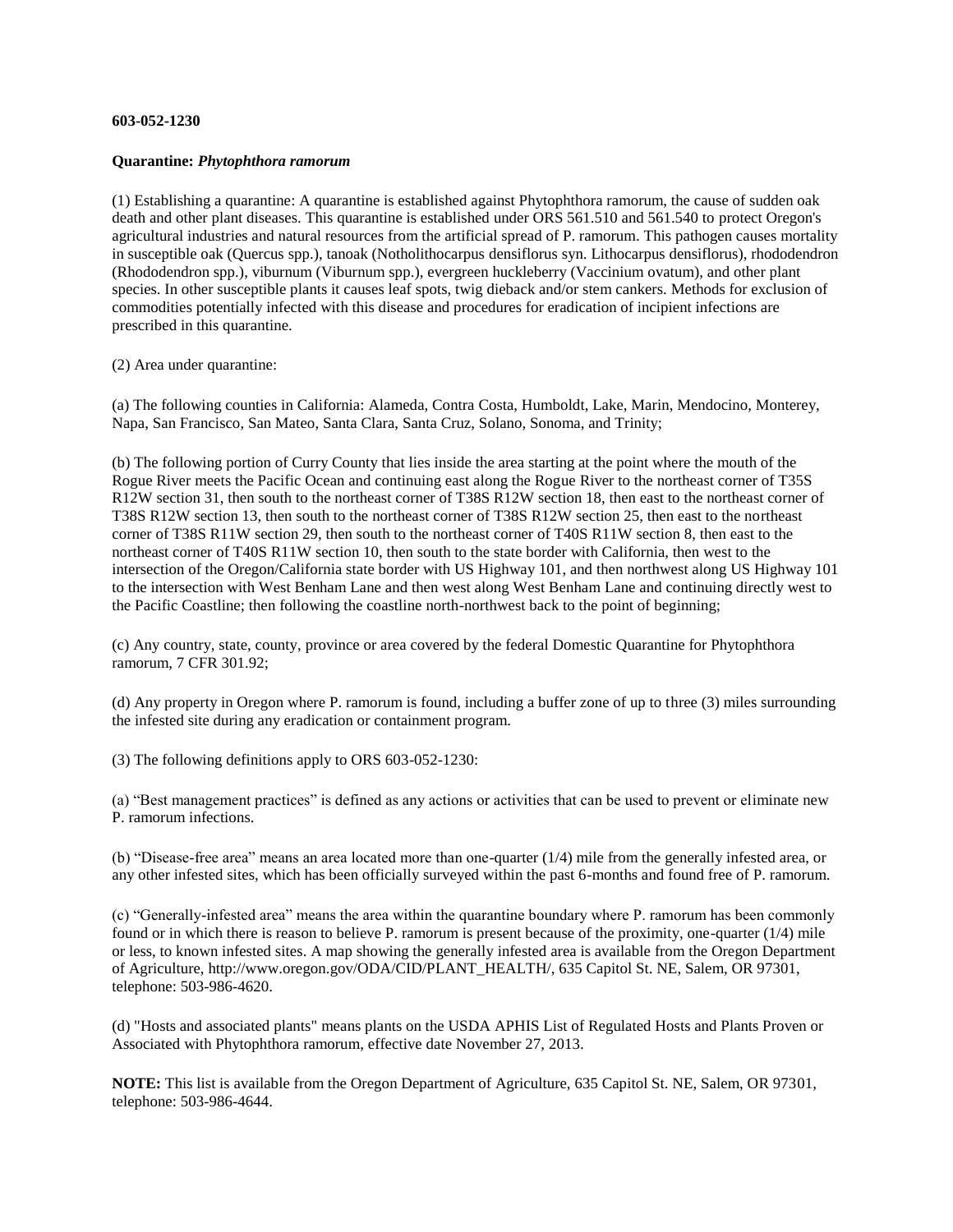(e) "Infested site" is defined as the area within fifty (50) feet of one or more plants officially confirmed as infected with P. ramorum.

(f) "Treatment area" is defined as the area delimited by the Oregon Department of Agriculture (ODA) or an official cooperator in which treatments to eliminate or reduce P. ramorum inoculum and sources thereof is required or recommended. The treatment area may range from 50 to 300 or more feet from infected or symptomatic plants.

(g) "Type 1" is defined as an infested site(s) that because of its geographical location in relationship to other infested sites, surrounding flora, and based on the best available data on disease spread, is considered to be of highest risk for advancing further spread of P. ramorum into previously un-infested areas. By definition, Type 1 sites are typically located outside of the generally infested area.

(h) "Type 2" is defined as an infested site(s) that because of its geographical location in relationship to other infested sites, surrounding flora, and based on the best available epidemiological data on disease spread, is considered to be of less risk for advancing further spread of P. ramorum into previously un-infested areas. By definition, Type 2 sites are typically located inside of the generally infested area.

(i) "Non-commercial" is defined as any activity or entity that does not in some sense involve commerce, relative to similar activities that do have a commercial objective.

(j) "Nursery stock" is defined in ORS 571.005. Tissue culture plantlets in sealed, sterile containers are exempt from this regulation;

(4) Commodities regulated:

(a) All plants and plant parts of hosts and associated plants: Examples of regulated commodities include all portions of the plants including, but not limited to nursery stock, logs, bark, wood chips, mulch, firewood, sawdust, green waste, other plant products that may contain bark or foliage;

(b) Any other plant found to be naturally infected with P. ramorum, any product or article that an official inspector determines to present a risk of spreading P. ramorum, and all life stages of P. ramorum.

(5) Provisions of the quarantine: Movement out of the quarantined area of regulated commodities originating from the area under quarantine, and any other area found to be infested with P. ramorum during the life of this quarantine, is prohibited unless one of the following requirements has been met:

(a) The regulated commodity meets the official treatment and certification requirements for interstate movement as defined in the federal domestic quarantine, 7 CFR 301.92. The regulated commodity must be accompanied by an official certificate that includes the following additional declaration "The (type of covered commodity) from (name of county or other location identifier) has been treated for Phytophthora ramorum as required prior to shipment." As applicable, the specific requirements of the treatment must be recorded on the official certificate;

(b) Provisions for Douglas fir, grand fir, alder, and other non-hosts and non-bole hosts (as defined in 7 CFR 301.92) harvested within the quarantine area, including the generally-infested area. Logs and firewood of non-hosts and nonbole hosts are not regulated per 7 CFR 301.92 and can move freely within or outside the quarantine area. Soil, needles, foliage, and plant debris (including branches less than or equal to one (1) inch in diameter) must stay within the quarantine area.

(c) Provisions for tanoak logs and firewood harvested within the quarantine area.

(A) Tanoak logs and firewood - Intrastate. Tanoak logs and firewood may be shipped intrastate provided the logs were harvested from a disease-free area and the logs and firewood are safeguarded from contamination prior to shipment out of the quarantine area.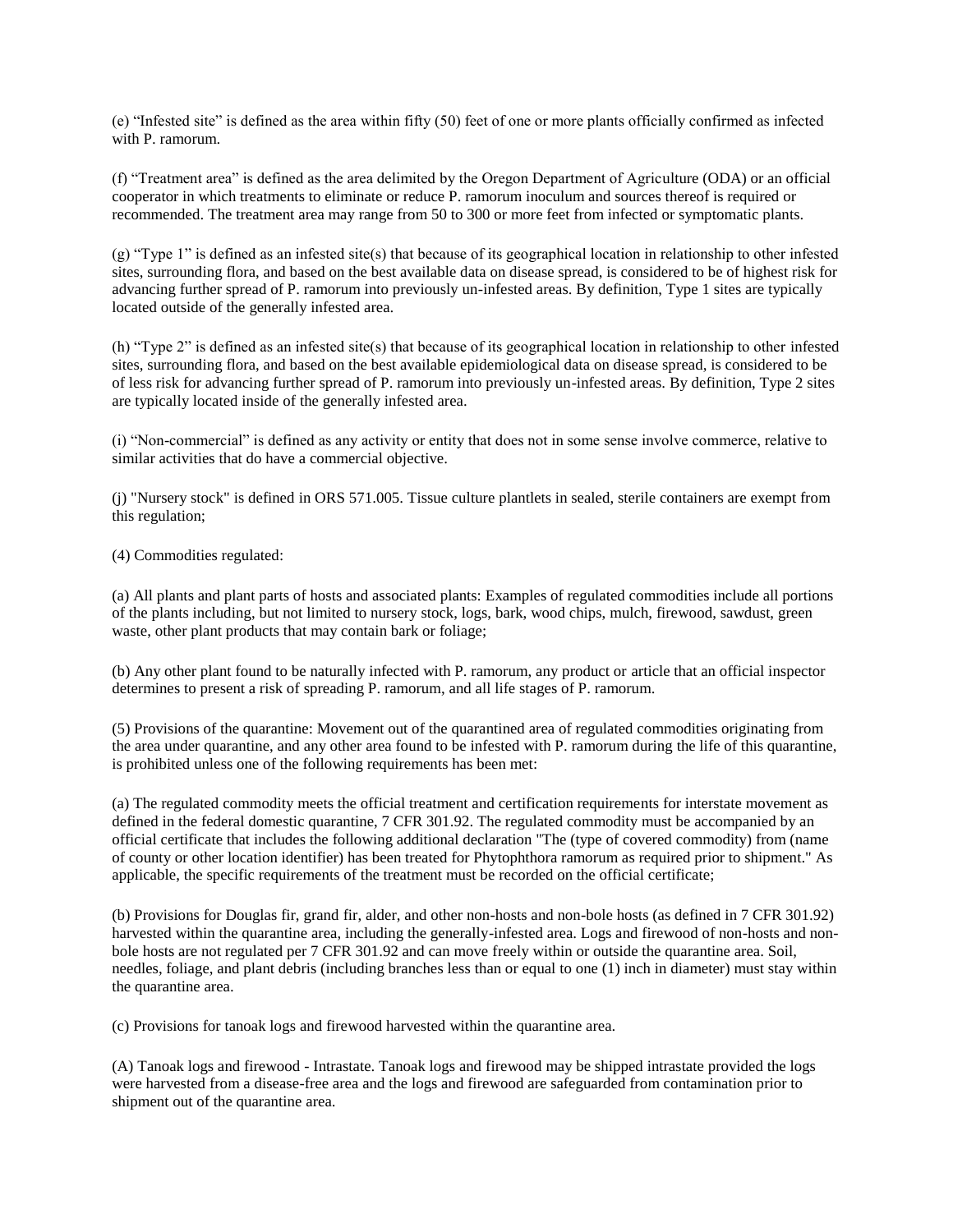(B) Tanoak logs and firewood - Interstate. Tanoak logs and firewood may be shipped interstate provided the logs and firewood were harvested from a disease-free area, have been debarked according to federal requirements (see 7 CFR 301.92), and are accompanied by an official phytosanitary certificate verifying the debarking of the logs and firewood prior to shipment.

(C) Tanoak logs and firewood harvested within the generally-infested area are not eligible for movement outside of the quarantine area.

(d) Nursery stock grown in a quarantined county or area may be eligible for shipment to and within Oregon providing the nursery is part of an official certification program and has been inspected and tested as required by the federal domestic quarantine, 7 CFR 301.92, for P. ramorum. The official certificate must include the following additional declaration: "The (covered commodity) from (name of county or other location identifier) has met the Phytophthora ramorum quarantine requirements for shipment into and within Oregon."

**NOTE:** Recipients of tree and shrub nursery stock imported into the state must notify the ODA no later than two business days after its arrival as required by OAR 603-054-0027.

(e) Soil and potting media from the quarantine area at a known infested site or from within four (4) meters of an infected host plant must be sterilized before shipment. The soil or potting media must reach a minimum temperature of 50 degrees C (122 degrees F) for 30-minutes measured at the center of the mass of soil or potting media. Soil or potting media that has never been associated with the covered commodities is exempt. Treatments must be officially verified. The official certificate must include the following additional declaration "The (soil or potting media) from (name of county or other location identifier) has been treated for Phytophthora ramorum as required prior to shipment." The length and temperature of the treatment must be recorded on the official certificate.

(6) Infested properties in Oregon: Confirmation of a P. ramorum infection must be made by the ODA or an official cooperator. The required response depends on whether the infested site is of high priority (Type 1) or normal priority (Type 2) in terms of importance for slowing disease spread as determined by ODA or an official cooperator. The ODA or an official cooperator will notify the landowner when a Type 1 infested site has been detected on their property.

(a) Type 1 sites must be treated as quickly as possible in accordance with USDA APHIS's Official Regulatory Protocol for Phytophthora ramorum Detections in Residential or Landscaped Commercial Settings, last revised January 15, 2013 or the USDA Forest Service, USDA APHIS, National Association of State Foresters, and National Plant Board's National Framework for Managing Sudden Oak Death caused by Phytophthora ramorum in Forests and Wildlands, October 2011. Subject to the availability of funds dedicated to the rapid treatment of P. ramorum infested sites, the cost of treatment will be borne by the State.

**NOTE:** These protocols are available from the Oregon Department of Agriculture, 635 Capitol St. NE, Salem, OR 97301, telephone: 503-986-4644. Affected property owners will be issued infestation and treatment area location and treatment requirements in the form of an Administrative Directive. For public and private forested lands, the Oregon Departments of Agriculture and Forestry (ODF) will work with the landowner to develop a treatment plan that will be based on the best available science. The treatment plan may include some or all of the following activities:

- (A) Cutting and piling susceptible trees and shrubs;
- (B) Burning the wood and plant debris when safe to do so;
- (C) Herbicide treatment of stumps, standing trees, and sprouts;
- (D) Fungicide application;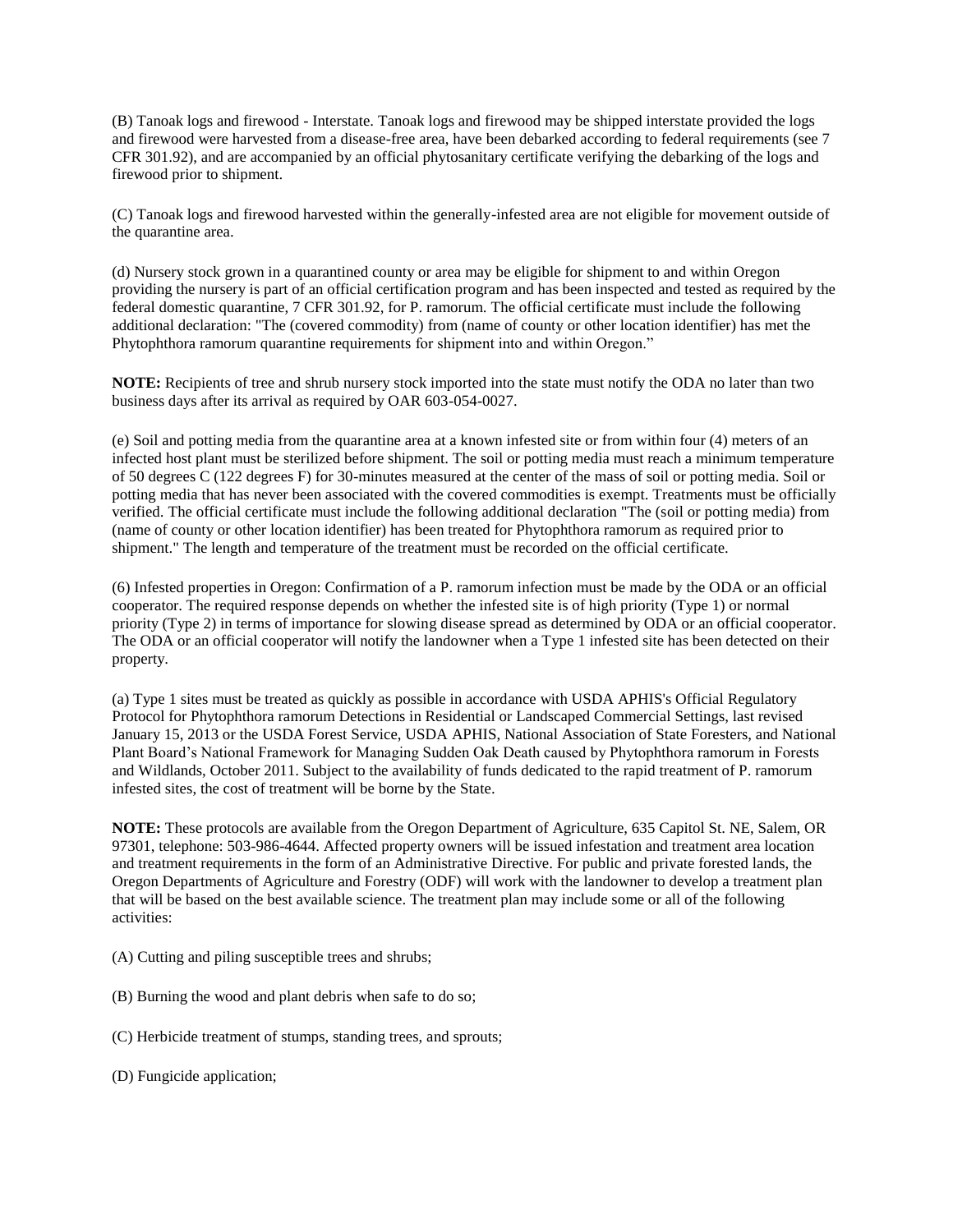(E) Sampling and monitoring;

(F) Replanting with suitable plant species to meet landowner objectives and to prevent intensification and spread of the disease.

(b) On Type 2 sites disease suppression through the implementation of best management practices is encouraged. Subject to availability of funds dedicated to the suppression of P. ramorum in urban and forested environments, a cost-share program may be available through the ODF to help defray costs of implementing best management practices to suppress disease spread (Oregon Department of Forestry, 415 Redwood Street, Brookings, OR 97415, telephone: 541-469-5040). A landowner with a Type 2 site may, after consultation with the ODA and ODF, allow use of their infested site(s) for P. ramorum-related research by Oregon State University, ODF, or ODA. Trees killed by P. ramorum within an infected Type 2 treatment area may be used as firewood under the following conditions:

(A) The firewood from the infected tree(s) is for non-commercial use only;

(B) The firewood does not leave the generally-infested area or any other infested site outside of the generallyinfested area.

**NOTE:** Best management practices for managing P. ramorum infestations within the generally infested area are available on the California Oak Mortality website, http://www.suddenoakdeath.org, or from the Oregon Department of Agriculture, 635 Capitol St. NE, Salem, OR 97301, telephone: 503-986-4644, or the Oregon Department of Forestry - Coos Bay, 63612 Fifth Road, Coos Bay, 97420, telephone: 541-267-4136.

(7) Infested nurseries in Oregon: Confirmation of a P. ramorum infestation must be made by the ODA or an official cooperator. Nurseries are required to eradicate the disease as quickly as possible in accordance with USDA APHIS's Official Regulatory Protocol for Nurseries Containing Plants Infected with Phytophthora ramorum Version 8.2, revised March 27, 2014. Infected nurseries must also notify their customers of shipments of high-risk nursery stock [Camellia, Kalmia, Pieris, Rhododendron (including Azalea), and Viburnum] to non-regulated areas as required by the Federal Order for Phytophthora ramorum, (DA-2012-53, December 10, 2012). Nurseries from within the federally regulated area for P. ramorum (7 CFR 301.92) are subject to the following requirements:

(a) Nurseries from which P. ramorum has been detected in multiple growing seasons will be required to implement best management practices as described in USDA APHIS's official regulatory protocols for positive nurseries for the mitigation of Phytophthora disease in plants for planting. Alternatively, such nurseries may enter Oregon's Grower Assisted Inspection Program;

(b) Nurseries within the federally regulated area that ship interstate and from which P. ramorum has been detected since March 31, 2011, must comply with the requirements as described by the Federal Order Domestic Quarantine Phytophthora ramorum (DA-2014-02, January 10, 2014);

(c) Nurseries within the federally regulated area that do not ship interstate and from which P. ramorum has been detected since March 31, 2011, must be inspected annually as described in 7 CFR 301.92;

(d) Nurseries within the federally regulated area that ship interstate and from which P. ramorum has not been detected since March 31, 2011, must be inspected as described in ORS 571.145.

(e) Nurseries within the federally quarantined area must be inspected as described in 7 CFR 301.92.

**NOTE:** These best management practices and protocols and information about the GAIP for nurseries are available from the Oregon Department of Agriculture, 635 Capitol St. NE, Salem, OR 97301, telephone: 503-986-4644.

(8) Special permits: The Department, upon receipt of an application in writing, may issue a special permit allowing movement into this state, or movement within this state, of regulated commodities not otherwise eligible for